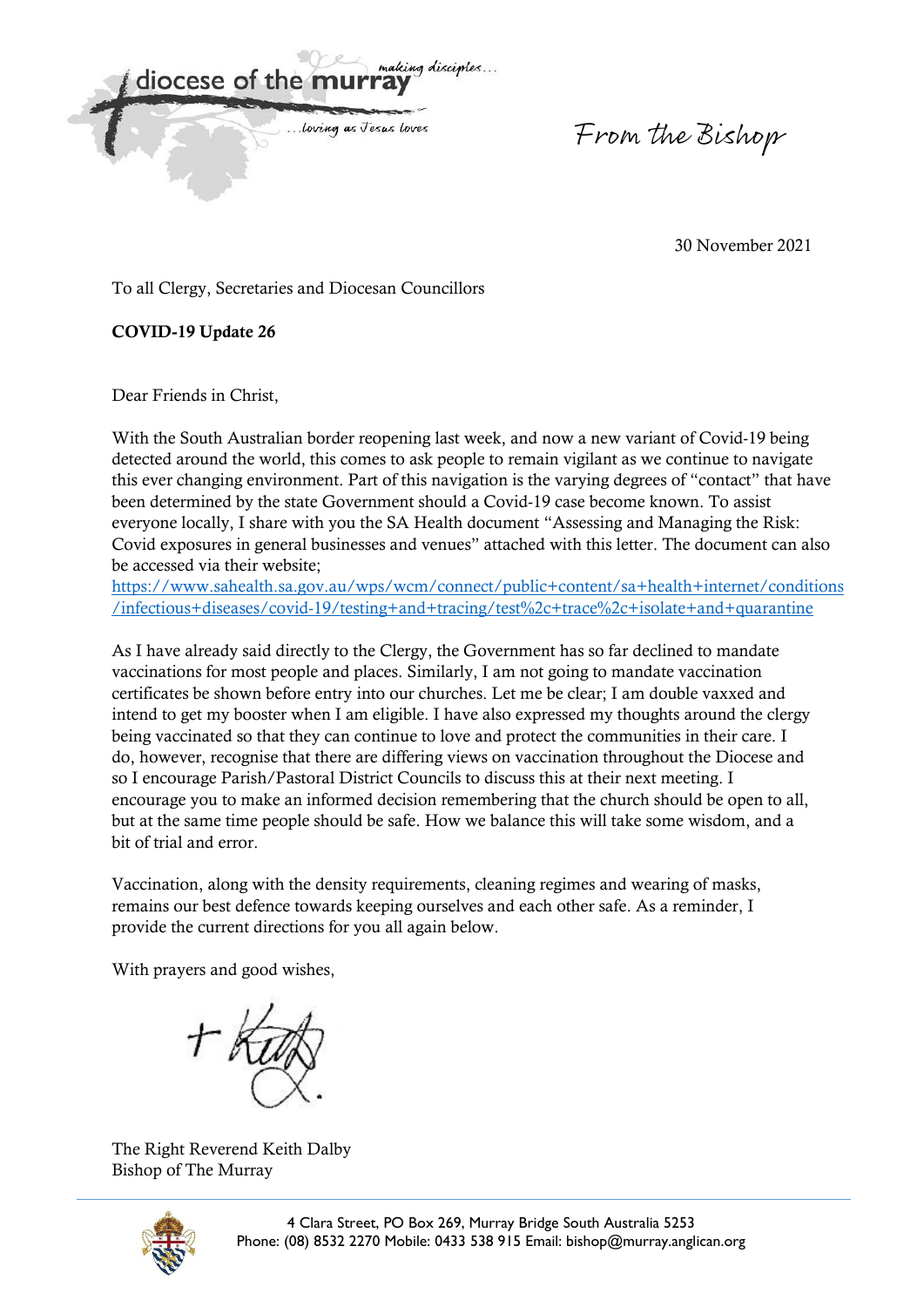## Density Rule

The density requirements will move to 3 people per 4 square metres (equivalent to 75% capacity) for seated activities, including our church services. People should still attempt to keep their physical distance from other members of the public (1.5m), however, this does not apply to people who live together, who are friends or family members, or who regularly associate with each other.

## Masks

Wearing face masks will remain required in all indoor public places, including our worship spaces. They will also remain required in high risk settings such as health care facilities, Residential Aged Care Facilities, allied health, and when providing personal care. It is also recommended to wear a mask when out in other public places where it isn't possible to keep your physical distance.

### Singing

Singing is allowed, but everyone must be wearing their masks while doing so.

## COVID-Safe Plan

Religious Ceremonies, weddings and funerals are classed as "defined public activities" and so we must have a COVID-Safe Plan. Existing plans will be updated automatically and emailed out by the Government as changes come in to force. Remember, the current plan must be available on your premises otherwise fines may apply. If you do not yet have a COVID-Safe plan for an activity, the link to create one and more information is available on the Government's website; <https://www.covid-19.sa.gov.au/recovery/create-a-covid-safe-plan>

### COVID Marshals

Religious services are required to have a COVID Marshal on duty. People can complete the relevant online training as prescribed by SA Health, at no cost via this link; <https://marshal.clickontraining.com.au/>

## COVID SAfe Check-in and Contact Tracing

The COVID SAfe Check-in was introduced to enhance contact tracing and a unique QR code is issued as part of your COVID-Safe Plan. The QR code needs to be printed and displayed prominently so that when people arrive at a venue, they can check in by scanning the QR code using their smart phone through the mySA Gov app. Remember that this applies for worship spaces, halls and/or op-shops. If people don't have the app they can use their smart phone camera and a secure web form will open to check in.

If people don't have a smart phone then paper recording can still be used as a back-up. Continue to note the date and time of the activity along with the person's name and contact details. All paper Contract Tracing Records must still be kept in a secure location after the occasion that they have been obtained. They should then be destroyed after 30 days – not simply put in the bin. Remember that it is important to encourage all who attend our premises to check-in. Asides from the fines that can be issued for not complying, if someone tests positive to Covid-19, the COVID SAfe Check-In enables SA Health to quickly contact others who may have been exposed to the virus and help to stop the spread.

## Aged Care Facilities

Restrictions on visitors to Aged Care facilities may vary from site to site so please check with the facility before making any pastoral visits. Masks will be mandatory as noted above.